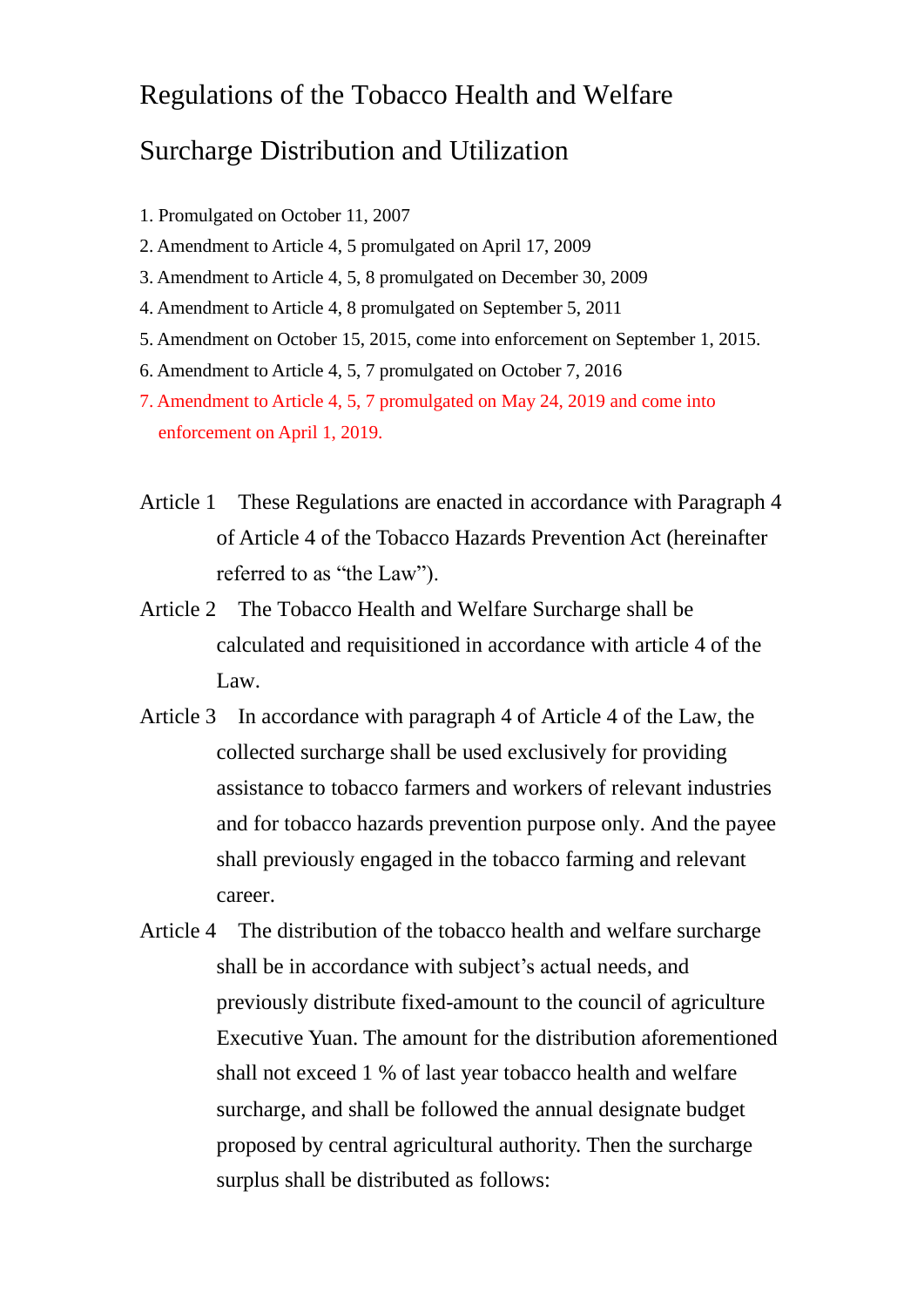- 1. 50% of the amount is used for preparing for National Health Insurance and for subsidizing Insurance fee of economic difficulties people.
- 2. 27.2% of the amount is used for rare disorder treatment, cancer prevention, tobacco control, and health promotion.
- 3. 16.7% of the amount is used for promoting medical science and clinical treatment quality, subsidy for medical resources deficient areas, and childbirth accident emergency relief.
- 4. 5.1% of the amount is used for social welfare and long-term care service.
- 5. 1% is used for investigating smuggled or inferior tobacco products and preventing tax evasion of tobacco products.
- Article 5 The tobacco health and welfare surcharge shall be used as follows,
	- 1. For the distribution in paragraph 1 to 4 of the preceding article, the payee agency is Ministry of Health and Welfare and its subordinate.
	- 2. For the distribution in paragraph 5 of the preceding article, the payee agency is Ministry of Finance and its subordinate.
	- 3. For assistance and care to be provided to tobacco farmers and workers of relevant industries in the preceding article, the payee agency is council of agriculture, Executive Yuan and its subordinate.

The allocated fund to the receiving institute shall be clearly labeled or with other methods to indicate that the source of such fund is the tobacco surcharge. Every distribution in preceding article should be managed by its competent authority, or special funds managed by each organization. Every competent authority should establish a comprehensive management mechanism.

To effective allocate the percentage of the tobacco surcharges, to make the tobacco surcharge utilization open and transparent,